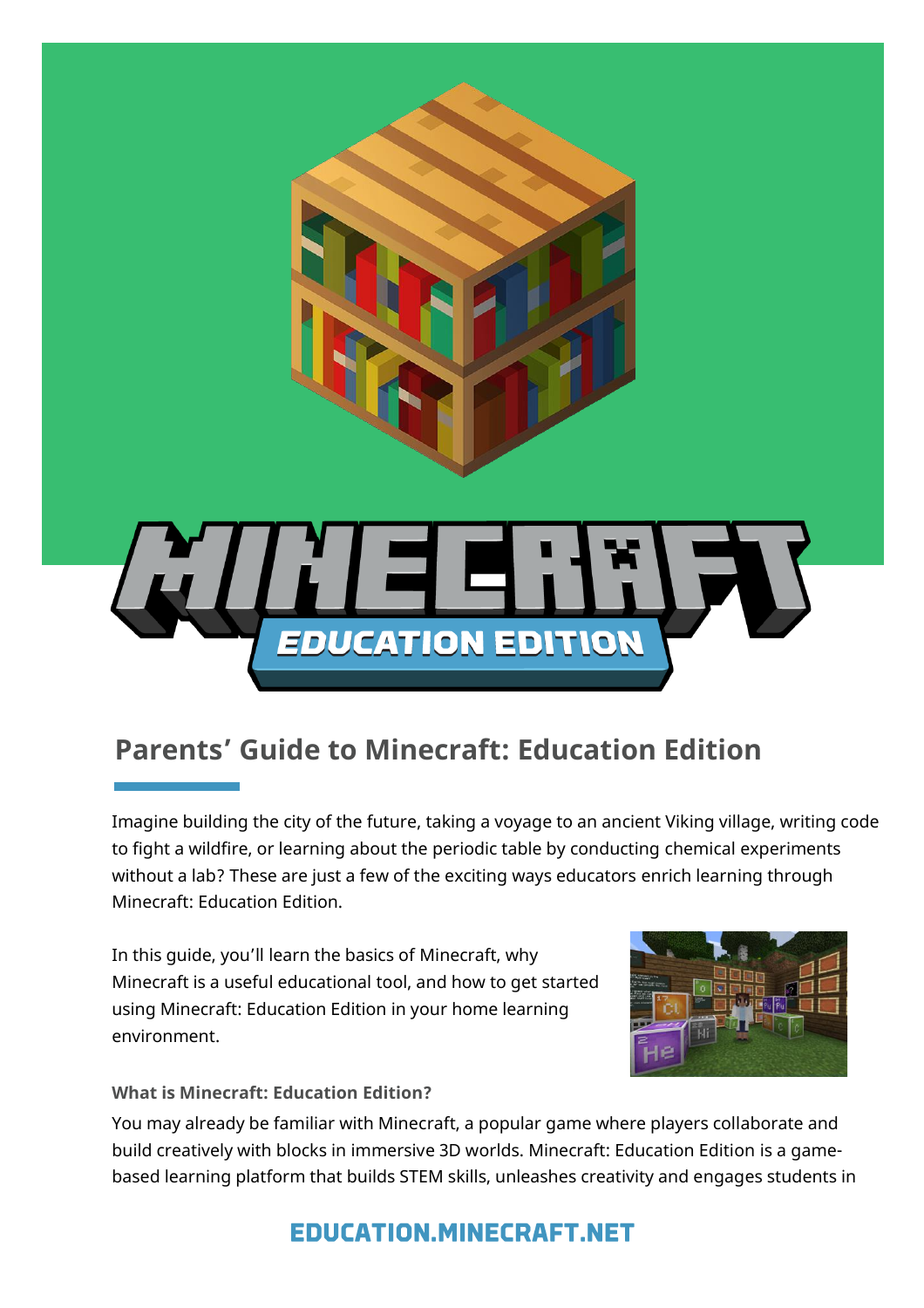collaboration and problem-solving. Minecraft helps educators meet students where they are and inspires deep, meaningful learning across subjects.

Anyone can use Minecraft as an alternative to a poster, project, or other activity in which **they explain or model a topic**. Learners can also design, engineer, and model solutions to



challenges in Minecraft. Minecraft: Education Edition includes hundreds of pre-made Minecraft worlds. Players can build their own worlds, allowing them to engage in and explore an **instructive virtual environment**. Minecraft learning can happen alone or when classmates and friends join each other simultaneously in a multiplayer experience. To learn more about

the hundreds of lessons available for Minecraft: Education Edition, visit <https://education.minecraft.net/class-resources/lessons/>

**What is different about Education Edition?** 

- 1. **Education-specific game features:** Tools like the camera, portfolio, and Book & Quill let players capture learning, write stories and export their observations for sharing with others.
- **2. Code Builder and the Agent**: The Minecraft Agent is your in-game coding companion. Using the built-in code editor, learners can write code to command the Agent do a range of activities in the game while learning coding fundamentals.





**3. Chemistry**: The Chemistry resource pack in Minecraft: Education Edition allows learners to discover the building blocks of matter, combine elements into useful compounds and fun items, and conduct amazing virtual science experiments.

**4. Lesson Plans**: The Minecraft: Education Edition website offers a [library](https://education.minecraft.net/class-resources/lessons/) of hundreds of lesson plans in Language Arts, Computer Science, Math, Art & Design and History. Many of these lessons have supplementary Minecraft worlds, so students can apply their learning in-game.

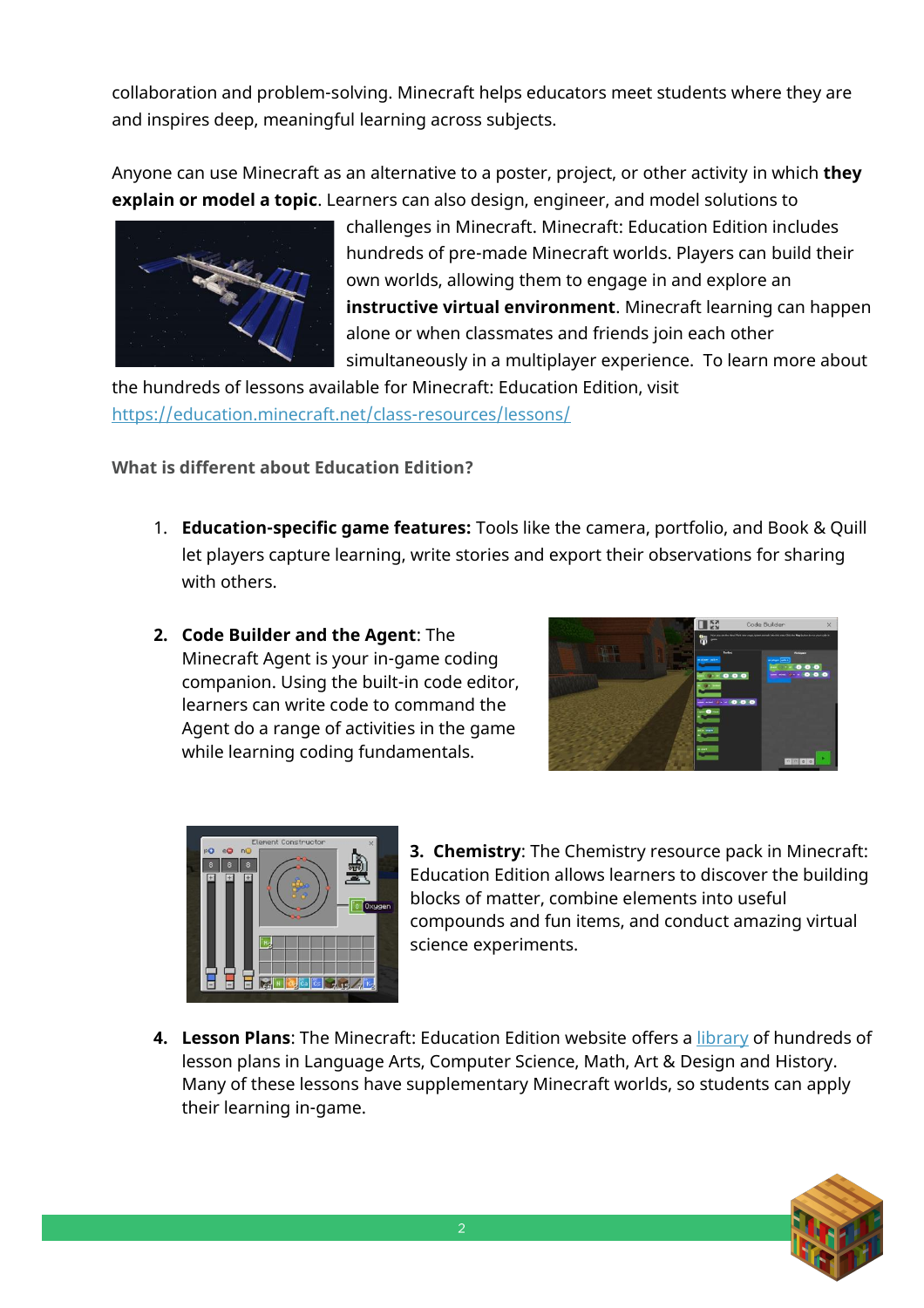#### **How does Minecraft: Education Edition support learning?**

- Supports deep and meaningful student-led learning that builds confidence and keeps students engaged.
- Standards-aligned lessons and curriculum drive learning outcomes in subjects including science, technology, engineering and mathematics (STEM), history and language arts.
- Supports virtual learning experiences that directly link to and expand on the subjects being taught in the classroom.
- Encourages collaboration, empathy and communication, helping students build critical social-emotional skills
- Promotes key 21<sup>st</sup> century skills that prepare students for the future workplace including creativity, problem solving and critical thinking.

### **Installing Minecraft: Education Edition on your device**

You don't need to be an expert Minecraft player to start learning with Minecraft: Education Edition! Start by downloading the app and exploring free online tutorials, lessons, and support resources for learning with Minecraft.

**Check to see if your child's school account is eligible for M:EE** by visiting the [Get](https://education.minecraft.net/get-started/)  [Started page.](https://education.minecraft.net/get-started/) Minecraft: Education Edition is available free to millions of educators and learners who have a valid Office 365 Education accounts through June, 2020. Minecraft Education Edition is available **for Windows, Mac, or iPad.** Follow the directions on the page to ensure your device is setup to support Minecraft.

If you're not eligible, you may still download Minecraft: Education Edition and complete the log-in free Hour of Code lesson at no charge. If you have the Bedrock version of Minecraft, be sure to check out the [Education category in the Minecraft](https://www.minecraft.net/en-us/marketplace/education)  [Marketplace](https://www.minecraft.net/en-us/marketplace/education) which has over a dozen fun educational worlds available for free download through June, 2020. Also look for the [Minecraft Challenge Guide](https://education.microsoft.com/en-us/resource/d1080168) with over a dozen free educational challenges that will work in any version of the game.